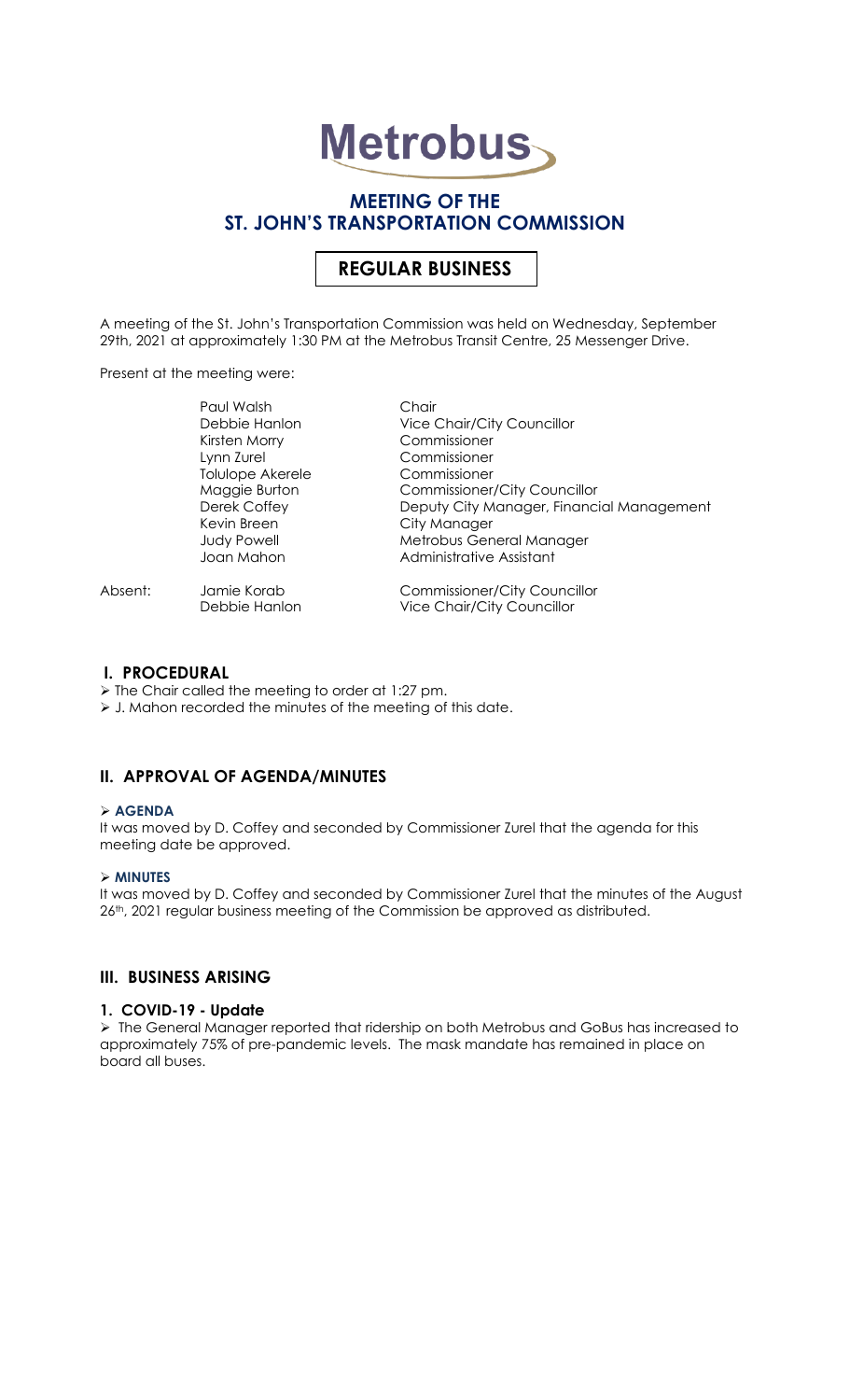

#### **2. Paratransit Eligibility Update**

➢ Information was requested in the July Regular Commission meeting with regards to the eligibility status on the assessments for new and current users of GoBus. The original budget was \$297,000 to reassess all existing users along with new users at an average of 50 per month. At the end of August approximately \$50,000 of the budget has been used. The quantity of new applicants has declined. In terms of existing users – some were denied and some were changed to seasonal usage. We do see that the clients that need the service will go through the assessment process.

➢Upon speaking with Donna Power, Manager, Accessible Transit Services, it was noted that in 2020 there were 479 new applications while 2021 has had 322. Prior to the assessment process it was closer to 600 new applicants per year. Active users in 2020 were 1,668 versus 1,412 in 2021. There have been 44% of the original accounts closed or assessed.

➢Commissioner Burton commented that she is still not convinced that the cost benefit is in favor of keeping the program. She would like to have more time to see where the program goes as we don't have any non-pandemic statistics to see how many applications there are but she is not sure if she can support keeping the program.

#### **3. GoBus Service Contract**

➢ A memo was forwarded to the commission with regards to the GoBus Service Contract. The RFP was cancelled. MVT was contacted to ask if they were interested in an extension and a per ride quote to extend the contract for one year. The quote was \$29.48. The majority of the increase was fuel. They are agreeable to adding a clause to reopen negotiations based on savings due to the On-Demand software. Linda Bishop, Legal with the City, will work on the contract changes once the proposal is approved.

**ACTION:** It was moved by Commissioner Morry and seconded by D. Coffey to approve the extension of the paratransit contract for one year. The motion was carried unanimously.

#### **4. On-Demand Software**

➢ Discussions are ongoing with Via Mobility. We are presently waiting on hardware to arrive. The launch date currently is October 24<sup>th</sup>, 2021. We will be launching the On-Demand software and our updated fare collection system on the same date.

# **IV. NEW BUSINESS**

#### **1. Executive Summary – August, 2021**

➢ It was noted that the Community Bus repairs are now complete but is due to go back to the dealer for additional repairs. The vicinity bus was purchased for the Frequent Transit Network (FTN) which is due to go in service in January, 2022 will be used while the Community Bus is serviced. If funding is approved for the Community Bus was 2022 – a bus would need to be purchased. Discussions with the Province are necessary.

➢ Commissioner Zurel questioned the eligibility of the paratransit assessments – (a) are we satisfied with the service rendered on a timely basis or lack thereof, and (b) is there a plan to do more than what has been experienced? The General Manager responded that there is a plan to do more. D. Power has contacted them but because of Covid 19 clients are nervous along with the fact that the company we used moved during the summer and have staff issues. We anticipate that the assessments should speed up again and we will review on an ongoing basis.

#### **2. Janitorial Services**

➢A recommendation was made to the Commission to accept the lowest bid by Philrobben Janitorial Limited.

**ACTION:** It was moved by D. Coffey and seconded by Commissioner Morry and carried unanimously to accept the tender bid from Philrobben Janitorial Limited.